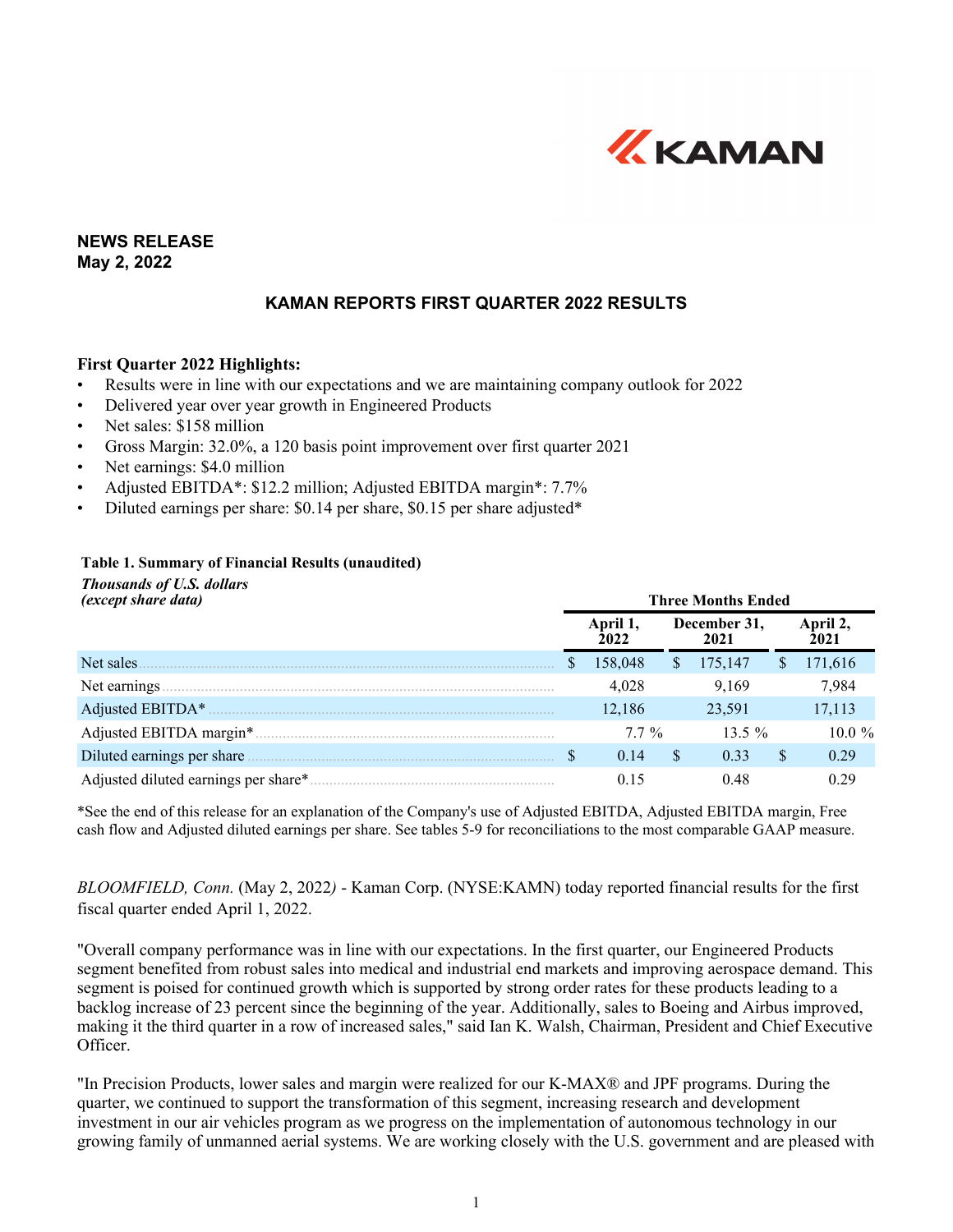the support of \$7 million in new funding which will go towards the advancement of our autonomous logistics system. We are on target for a full scale model demonstration of our new *KARGO UAV* unmanned aerial system planned for the second half of the year."

"In our Structures segment, quarterly results were lower than the same period last year, however sales and margin are expected to improve over the course of the year. We continue to take meaningful steps to adjust our cost structure and capacity, while working to secure more complex structural programs aligned with our capabilities. In fact, during the quarter, we expanded our medical imaging program through a new partnership with Mirion Technologies, a major medical equipment manufacturer and were recently awarded a prototype contract for sophisticated composite panels for a leading satellite communication company."

"In April, we announced a new \$50 million share repurchase program which supports our continued commitment to delivering value to our shareholders with our first priority of this program to limit future dilution from the issuance of shares under our employee stock plan. Our strong free cash flow generation allows us make strategic investments in our business while having the optionality for share repurchases and the ability to continue our dividend. Kaman is in a great position to execute on our strategy to provide meaningful shareholder returns," said Walsh.

#### **Outlook**

"Year to date, we have seen robust demand for Kaman's products with meaningful growth in our seals, springs and contacts products in our Engineered Products segment. This strength in order activity gives us confidence in the improvement we expect to see in our end markets in 2022. In our Precision Products segment, we are managing our programs with a focus on securing additional Joint Programmable Fuze DCS orders. In our Structures segment, we will continue to apply lean initiatives and reduce costs while seeking to expand into more profitable, complex structures programs. Over the course of the year, we expect to see improved performance for the company from product mix changes, timing of sales and a continued focus on operations excellence. As such, we are maintaining our full year guidance for 2022."

"Kaman is well placed with a highly capable leadership team and is committed to organic growth through new product innovation. In addition to investments in our products, we remain focused on adding new, more profitable businesses by leveraging our strong balance sheet. As we look for both organic and inorganic growth opportunities, we will be disciplined in our approach to capital allocation, making the right investments for our company," Walsh said.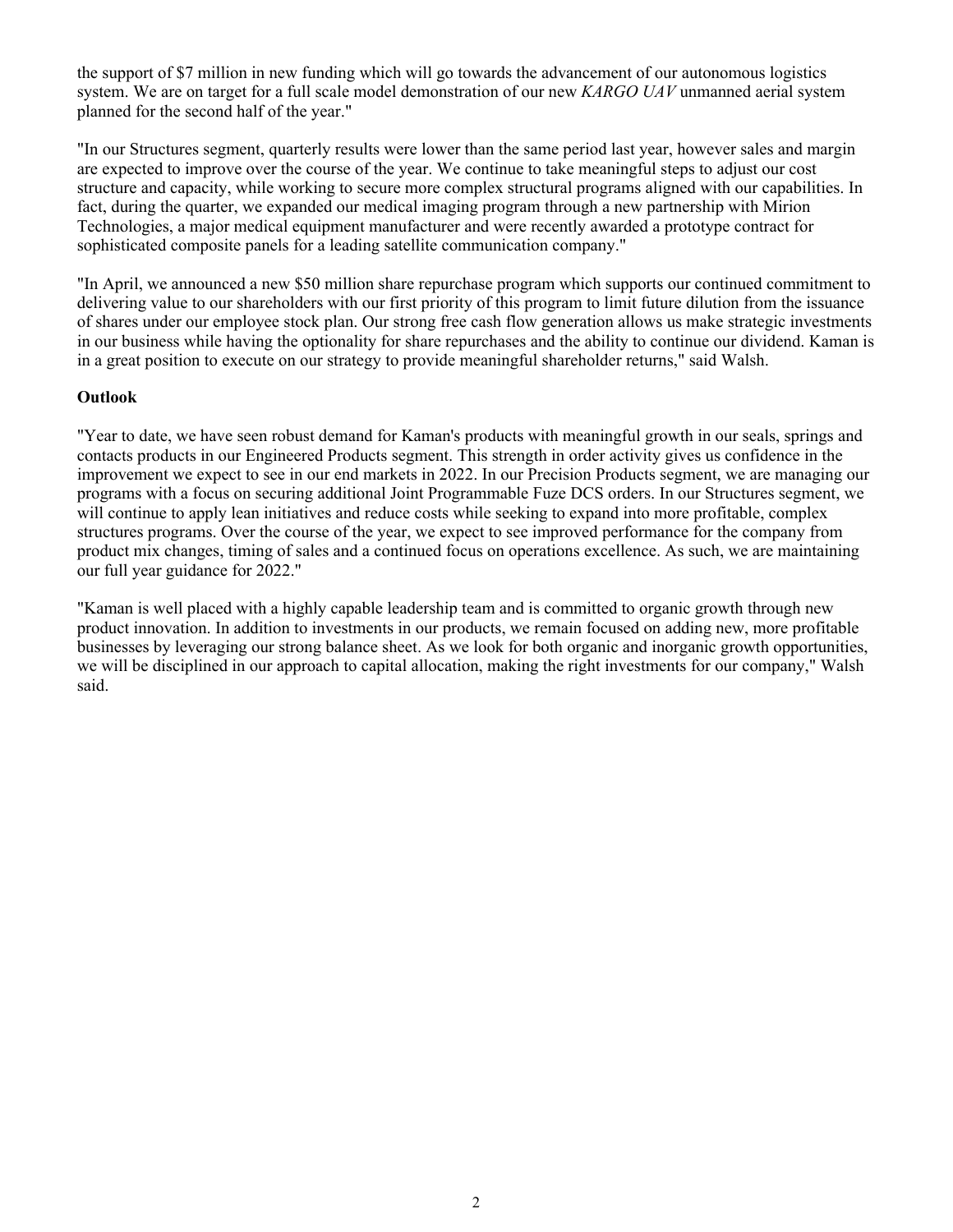## **KAMAN BUSINESS RESULTS DISCUSSION BY REPORTING SEGMENT**

Kaman manages its portfolio through three segments: (1) Engineered Products; (2) Precision Products; and (3) Structures.

**Engineered Products** - Our Engineered Products segment serves the aerospace and defense, industrial and medical markets providing sophisticated, proprietary aircraft bearings and components; super precision, miniature ball bearings; and proprietary spring energized seals, springs and contacts.

#### **Table 2. Engineered Products Results**

| <b>Thousands of U.S. dollars</b> |                  | <b>Three Months Ended</b> |    |                         |  |
|----------------------------------|------------------|---------------------------|----|-------------------------|--|
|                                  | April 1.<br>2022 | December 31,<br>2021      |    | April 2,<br><b>2021</b> |  |
| Net sales.                       | 81.452           | 82.549                    | \$ | 71,779                  |  |
| Operating income.                | 11.042           | 13,502                    |    | 4,906                   |  |
| Adjusted EBITDA                  | 17.269           | 20,082                    |    | 11,496                  |  |
| Adjusted EBITDA margin           | 21.2 %           | $24.3\%$                  |    | 16.0 %                  |  |

**Three months ended April 1, 2022 versus three months ended December 31, 2021** - Operating income decreased \$2.5 million, Adjusted EBITDA decreased \$2.8 million and margin decreased 310 basis points versus the fourth quarter of 2021. Compared to the prior period, results declined primarily due to lower volumes of bearings sold into military and commercial markets. This was partially offset by increased sales volumes of seals, springs and contacts for industrial and medical applications and higher sales volumes of aftermarket parts.

**Three months ended April 1, 2022 versus three months ended April 2, 2021** - Operating income increased \$6.1 million, Adjusted EBITDA increased \$5.8 million and margin increased 520 basis points versus the first quarter of 2021. Results improved compared to the same period last year driven by increased volumes and margins of seals, springs and contacts for aerospace and medical applications and higher sales of commercial bearings and aftermarket products.

**Precision Products** - Our Precision Products segment serves the aerospace and defense markets providing precision safe and arming solutions for missile and bomb systems for the U.S. and allied militaries; subcontract helicopter work; restoration, modification and support of our SH-2G Super Seasprite maritime helicopters; manufacture and support of our heavy lift K-MAX® manned helicopter, the *K-MAX TITAN* unmanned aerial system and the *KARGO UAV* unmanned aerial system, a purpose built autonomous medium lift logistics vehicle.

## **Table 3. Precision Products Results**

| <b>Thousands of U.S. dollars</b> |                  |   | <b>Three Months Ended</b> |                         |          |  |
|----------------------------------|------------------|---|---------------------------|-------------------------|----------|--|
|                                  | April 1.<br>2022 |   | December 31,<br>2021      | April 2,<br><b>2021</b> |          |  |
| Net sales                        | 47.549           | S | 60.673                    | S                       | 60,533   |  |
| Operating income.                | 3.409            |   | 9.092                     |                         | 13,053   |  |
| Adjusted EBITDA                  | 4.440            |   | 10.133                    |                         | 14,084   |  |
| Adjusted EBITDA margin.          | $93\%$           |   | $167\%$                   |                         | $23.3\%$ |  |

**Three months ended April 1, 2022 versus three months ended December 31, 2021** - Operating income decreased \$5.7 million, Adjusted EBITDA decreased \$5.7 million and margin decreased 740 basis points versus the fourth quarter of 2021. Compared to the prior period, results declined primarily due to lower sales and associated gross profit for our JPF and SH-2 programs.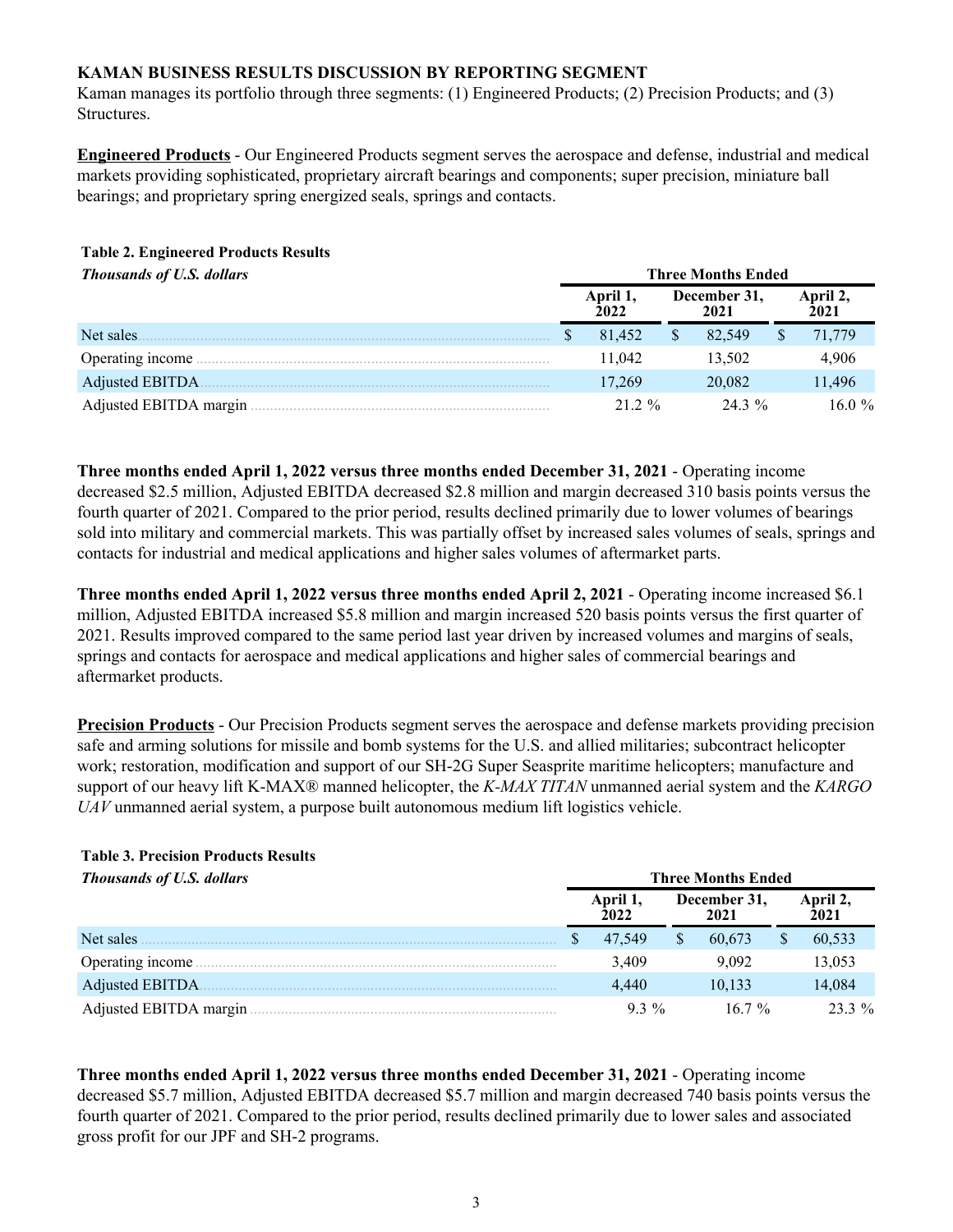**Three months ended April 1, 2022 versus three months ended April 2, 2021** - Operating income decreased \$9.6 million, Adjusted EBITDA decreased \$9.6 million and margin decreased 1400 basis points versus the first quarter of 2021. Results declined compared to the same period last year, primarily due to lower K-MAX® sales, unfavorable K-MAX® blade exchanges and JPF sales mix. Additionally, results were impacted by increased R&D spend for new technologies.

**Structures -** Our Structures segment serves the aerospace and defense and medical end markets providing sophisticated complex metallic and composite aerostructures for commercial, military and general aviation fixed and rotary wing aircraft, and medical imaging solutions.

#### **Table 4. Structures Results**

| <b>Thousands of U.S. dollars</b> |                  |    | <b>Three Months Ended</b> |                         |
|----------------------------------|------------------|----|---------------------------|-------------------------|
|                                  | April 1.<br>2022 |    | December 31,<br>2021      | April 2,<br><b>2021</b> |
| Net sales                        | 29.047           | S. | 31.925                    | 39,304                  |
|                                  | (617)            |    | 531                       | 320                     |
|                                  | 289              |    | 1.420                     | 1.181                   |
|                                  | $10\%$           |    | $44\%$                    | $3.0\%$                 |

**Three months ended April 1, 2022 versus three months ended December 31, 2021** - Operating income decreased \$1.1 million, Adjusted EBITDA decreased \$1.1 million and margin decreased 340 basis points versus the fourth quarter of 2021. Compared to the prior period, results declined primarily due to lower sales in our AH-1Z program.

**Three months ended April 1, 2022 versus three months ended April 2, 2021** - Operating income decreased \$0.9 million, Adjusted EBITDA decreased \$0.9 million and margin decreased 200 basis points versus the first quarter of 2021. Compared to the same period last year, results declined primarily due to lower sales in our AH-1Z and composite blade programs. This was partially offset by improved volumes and margins in our Rolls-Royce program.

Please see the MD&A section of the Company's Form 10-Q filed with the Securities and Exchange Commission concurrently with the issuance of this release for greater detail on our results and various company programs.

#### **CONFERENCE CALL**

A conference call has been scheduled for tomorrow, May 3, 2022, at 8:30 AM ET. The call will be accessible by telephone within the U.S. at (844) 473-0975 and from outside the U.S. at (562) 350-0826 (using the Conference I.D.: 3685246) or via the Internet at www.kaman.com. A replay will be available two hours after the call and can be accessed at (855) 859-2056 or (404) 537-3406 using the Conference I.D.: 3685246. In its discussion, management may reference certain non-GAAP financial measures related to company performance. A reconciliation of that information to the most directly comparable GAAP measures is provided in this release. In addition, a supplemental presentation relating to the first quarter 2022 results will be posted to the Company's website prior to the earnings call at www.kaman.com/investors/quarterly-earnings-calls.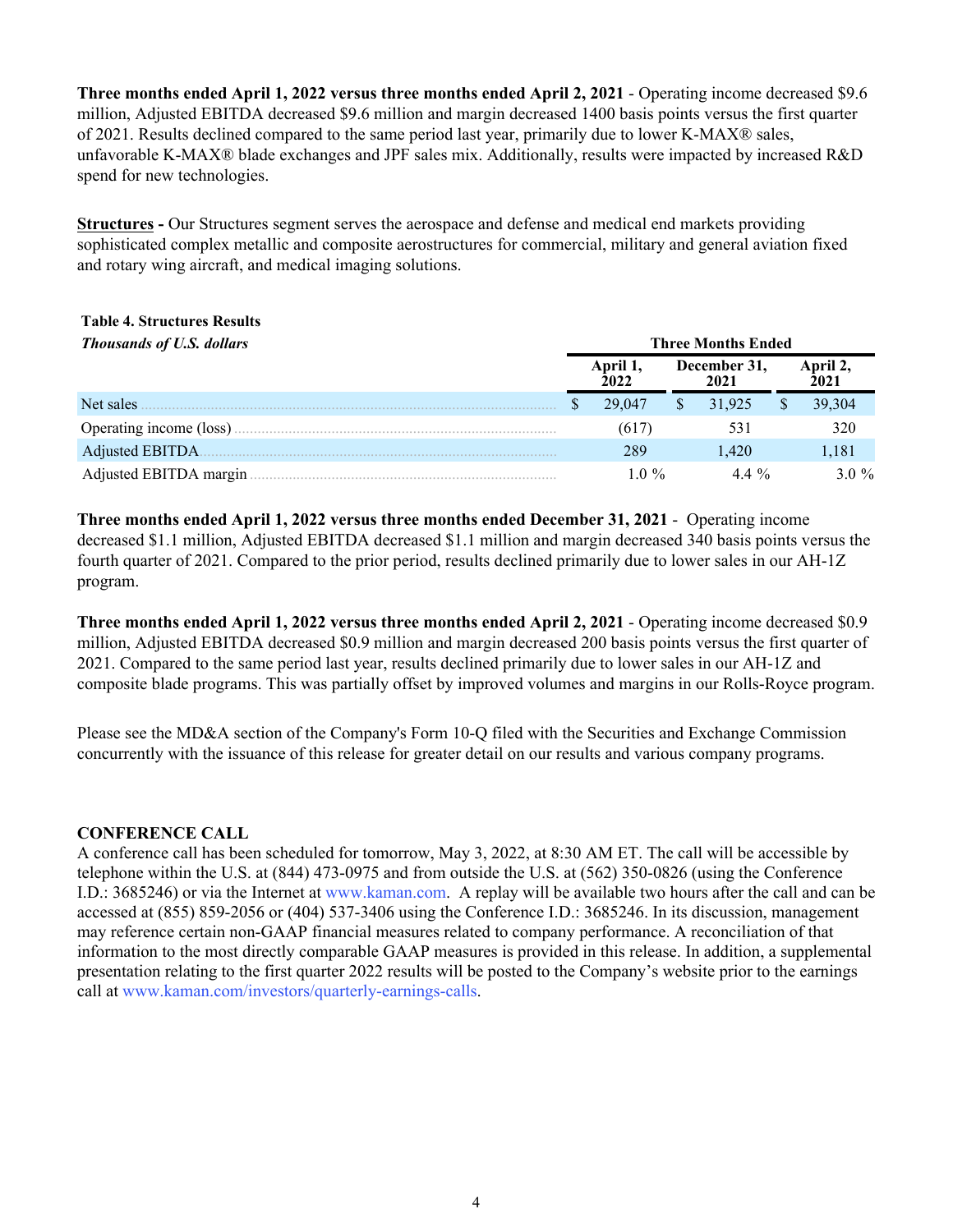### **ABOUT KAMAN CORPORATION**

Kaman Corporation, founded in 1945 by aviation pioneer Charles H. Kaman, and headquartered in Bloomfield, Connecticut, conducts business in the aerospace & defense, industrial and medical markets. Kaman produces and markets proprietary aircraft bearings and components; super precision, miniature ball bearings; proprietary spring energized seals, springs and contacts; complex metallic and composite aerostructures for commercial, military and general aviation fixed and rotary wing aircraft; safe and arming solutions for missile and bomb systems for the U.S. and allied militaries; subcontract helicopter work; restoration, modification and support of our SH-2G Super Seasprite maritime helicopters; manufacture and support of our heavy lift K-MAX® manned helicopter, the *K-MAX TITAN* unmanned helicopter and the *KARGO UAV* unmanned aerial system, a purpose built autonomous medium lift logistics vehicle. More information is available at www.kaman.com.

#### **NON-GAAP MEASURES DISCLOSURE**

Management believes that the Non-GAAP financial measures (i.e. financial measures that are not computed in accordance with Generally Accepted Accounting Principles) used in this release or in other disclosures provide important perspectives into the Company's ongoing business performance. The Company does not intend for the information to be considered in isolation or as a substitute for the related GAAP measures. Other companies may define the measures differently. We define the Non-GAAP measures used in this release and other disclosures as follows:

**Adjusted EBITDA and Adjusted EBITDA margin** - Adjusted EBITDA for the consolidated company results is defined as net earnings before interest, taxes, other expense (income), net, depreciation and amortization and certain items that are not indicative of the operating performance of the Company for the periods presented. Adjusted EBITDA for the segments is defined as operating income before depreciation and amoritization. Adjusted EBITDA margin is defined as Adjusted EBITDA as a percent of Net sales. Management believes Adjusted EBITDA and Adjusted EBITDA margin provide an additional perspective on the operating results of the organization and its earnings capacity and helps improve the comparability of our results between periods because they provide a view of our operations that excludes items that management believes are not reflective of operating performance, such as items traditionally removed from net earnings in the calculation of EBITDA as well as Other expense (income), net and certain items that are not indicative of the operating performance of the Company for the period presented. Adjusted EBITDA and Adjusted EBITDA margin are not presented as an alternative measure of operating performance, as determined in accordance with GAAP. The following tables illustrate the calculation of Adjusted EBITDA: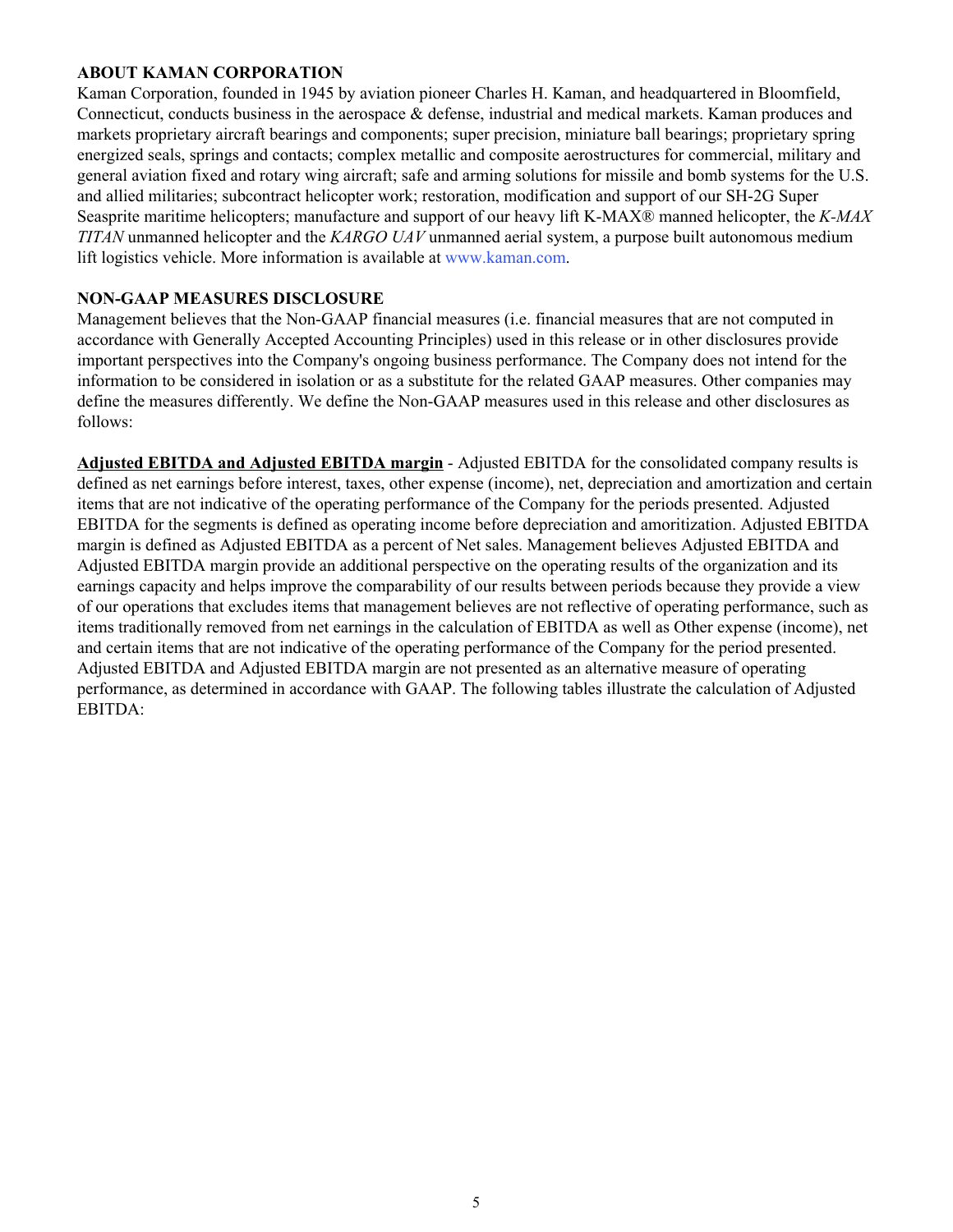|                                                           | <b>Three Months Ended</b><br>April 1, 2022 |         |               |                                      |                           |                              |               |                   |               |                    |  |  |  |
|-----------------------------------------------------------|--------------------------------------------|---------|---------------|--------------------------------------|---------------------------|------------------------------|---------------|-------------------|---------------|--------------------|--|--|--|
| <b>Thousands of U.S. dollars</b>                          |                                            |         |               |                                      |                           |                              |               |                   |               |                    |  |  |  |
|                                                           | <b>Consolidated</b>                        |         |               | <b>Engineered</b><br><b>Products</b> |                           | Precision<br><b>Products</b> |               | <b>Structures</b> |               | Corp/<br>$Elims**$ |  |  |  |
| Net sales                                                 | \$                                         | 158,048 | \$            | 81,452                               | \$                        | 47,549                       | \$            | 29,047            | \$            |                    |  |  |  |
|                                                           |                                            |         |               |                                      |                           |                              |               |                   |               |                    |  |  |  |
| Net earnings                                              |                                            | 4,028   |               |                                      |                           |                              |               |                   |               |                    |  |  |  |
|                                                           |                                            |         |               |                                      |                           |                              |               |                   |               |                    |  |  |  |
|                                                           |                                            | 2,481   |               |                                      |                           |                              |               |                   |               |                    |  |  |  |
|                                                           |                                            | 1,307   |               |                                      |                           |                              |               |                   |               |                    |  |  |  |
| Non-service pension and post<br>retirement benefit income |                                            | (5,263) |               |                                      |                           |                              |               |                   |               |                    |  |  |  |
|                                                           |                                            | 504     |               |                                      |                           |                              |               |                   |               |                    |  |  |  |
|                                                           | <sup>S</sup>                               | 3,057   | $\mathsf{\$}$ | 11,042                               | $\mathcal{S}$             | 3,409                        | $\mathbb{S}$  | (617)             | $\mathcal{S}$ | (10, 777)          |  |  |  |
| Depreciation and amortization                             |                                            | 8,832   |               | 6,227                                |                           | 1,031                        |               | 906               |               | 668                |  |  |  |
| Restructuring and severance costs.                        |                                            | 169     |               |                                      |                           |                              |               |                   |               | 169                |  |  |  |
| Cost associated with corporate                            |                                            | 128     |               |                                      |                           |                              |               |                   |               | 128                |  |  |  |
|                                                           | $\mathcal{S}$                              | 9,129   | \$            | 6,227                                | $\mathsf{\$}$             | 1,031                        | $\mathcal{S}$ | 906               | \$            | 965                |  |  |  |
|                                                           |                                            |         |               |                                      |                           |                              |               |                   |               |                    |  |  |  |
| Adjusted EBITDA                                           | $\mathcal{S}$                              | 12,186  | $\mathsf{\$}$ | 17,269                               | $\boldsymbol{\mathsf{S}}$ | 4,440                        | \$            | 289               | \$            | (9, 812)           |  |  |  |
| Adjusted EBITDA margin                                    |                                            | $7.7\%$ |               | 21.2 %                               |                           | 9.3 %                        |               | $1.0 \%$          |               |                    |  |  |  |

#### **Table 5. Adjusted EBITDA and Adjusted EBITDA Margin (unaudited)**

\*\*Corp/Elims Operating income (loss) represents the Corporate office expenses and \$0.2 million of unallocated expenses that are shown on the Consolidated Statement of Earnings as their own line items.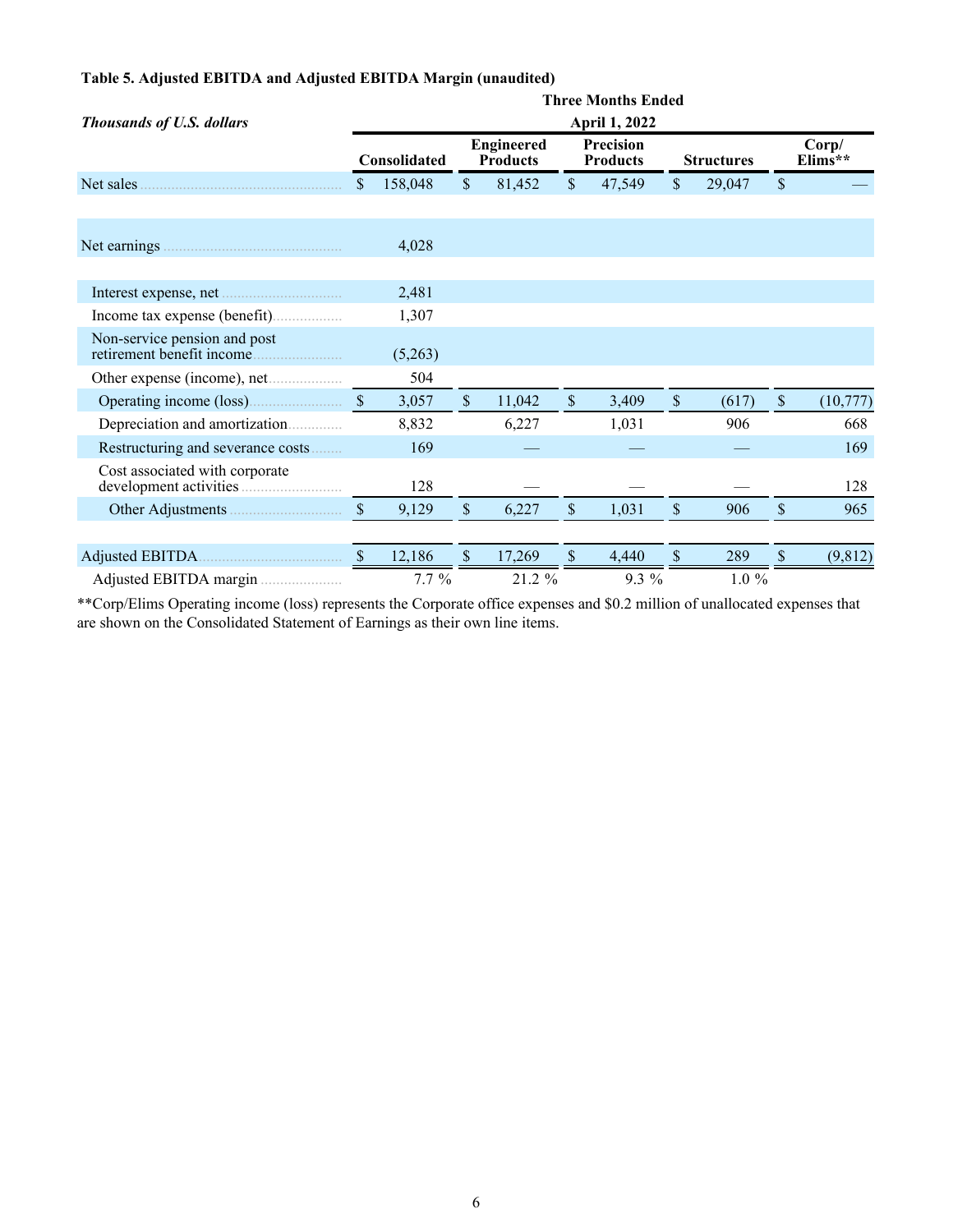|                                                           | <b>Three Months Ended</b> |         |               |                                      |               |                              |               |                   |    |                    |  |  |  |
|-----------------------------------------------------------|---------------------------|---------|---------------|--------------------------------------|---------------|------------------------------|---------------|-------------------|----|--------------------|--|--|--|
| <b>Thousands of U.S. dollars</b>                          | December 31, 2021         |         |               |                                      |               |                              |               |                   |    |                    |  |  |  |
|                                                           | <b>Consolidated</b>       |         |               | <b>Engineered</b><br><b>Products</b> |               | Precision<br><b>Products</b> |               | <b>Structures</b> |    | Corp/<br>$Elims**$ |  |  |  |
| Net sales                                                 | \$                        | 175,147 | \$            | 82,549                               | \$            | 60,673                       | \$            | 31,925            | \$ |                    |  |  |  |
|                                                           |                           |         |               |                                      |               |                              |               |                   |    |                    |  |  |  |
| Net earnings                                              |                           | 9,169   |               |                                      |               |                              |               |                   |    |                    |  |  |  |
|                                                           |                           | 4,058   |               |                                      |               |                              |               |                   |    |                    |  |  |  |
|                                                           |                           | 6,676   |               |                                      |               |                              |               |                   |    |                    |  |  |  |
| Non-service pension and post<br>retirement benefit income |                           | (6,397) |               |                                      |               |                              |               |                   |    |                    |  |  |  |
|                                                           |                           | (417)   |               |                                      |               |                              |               |                   |    |                    |  |  |  |
|                                                           | $\mathbb{S}$              | 13,089  | $\mathsf{\$}$ | 13,502                               | $\mathsf{\$}$ | 9,092                        | $\sqrt{\ }$   | 531               | \$ | (10,036)           |  |  |  |
| Depreciation and amortization                             |                           | 9,180   |               | 6,580                                |               | 1,041                        |               | 889               |    | 670                |  |  |  |
| Restructuring and severance costs.                        |                           | 675     |               |                                      |               |                              |               |                   |    | 675                |  |  |  |
| Cost associated with corporate                            |                           | 647     |               |                                      |               |                              |               |                   |    | 647                |  |  |  |
|                                                           | $\sqrt{\ }$               | 10,502  | \$            | 6,580                                | $\mathsf{\$}$ | 1,041                        | $\mathcal{S}$ | 889               | \$ | 1,992              |  |  |  |
|                                                           |                           |         |               |                                      |               |                              |               |                   |    |                    |  |  |  |
| Adjusted EBITDA                                           | $\mathcal{S}$             | 23,591  | \$            | 20,082                               | $\mathsf{\$}$ | 10,133                       | $\mathcal{S}$ | 1,420             | \$ | (8,044)            |  |  |  |
| Adjusted EBITDA margin                                    |                           | 13.5 %  |               | 24.3 %                               |               | 16.7 %                       |               | 4.4 %             |    |                    |  |  |  |

### **Table 6. Adjusted EBITDA and Adjusted EBITDA margin (unaudited)**

\*\*Corp/Elims Operating income (loss) represents the Corporate office expenses and \$0.7 million of unallocated expenses that are shown on the Consolidated Statement of Earnings as their own line items.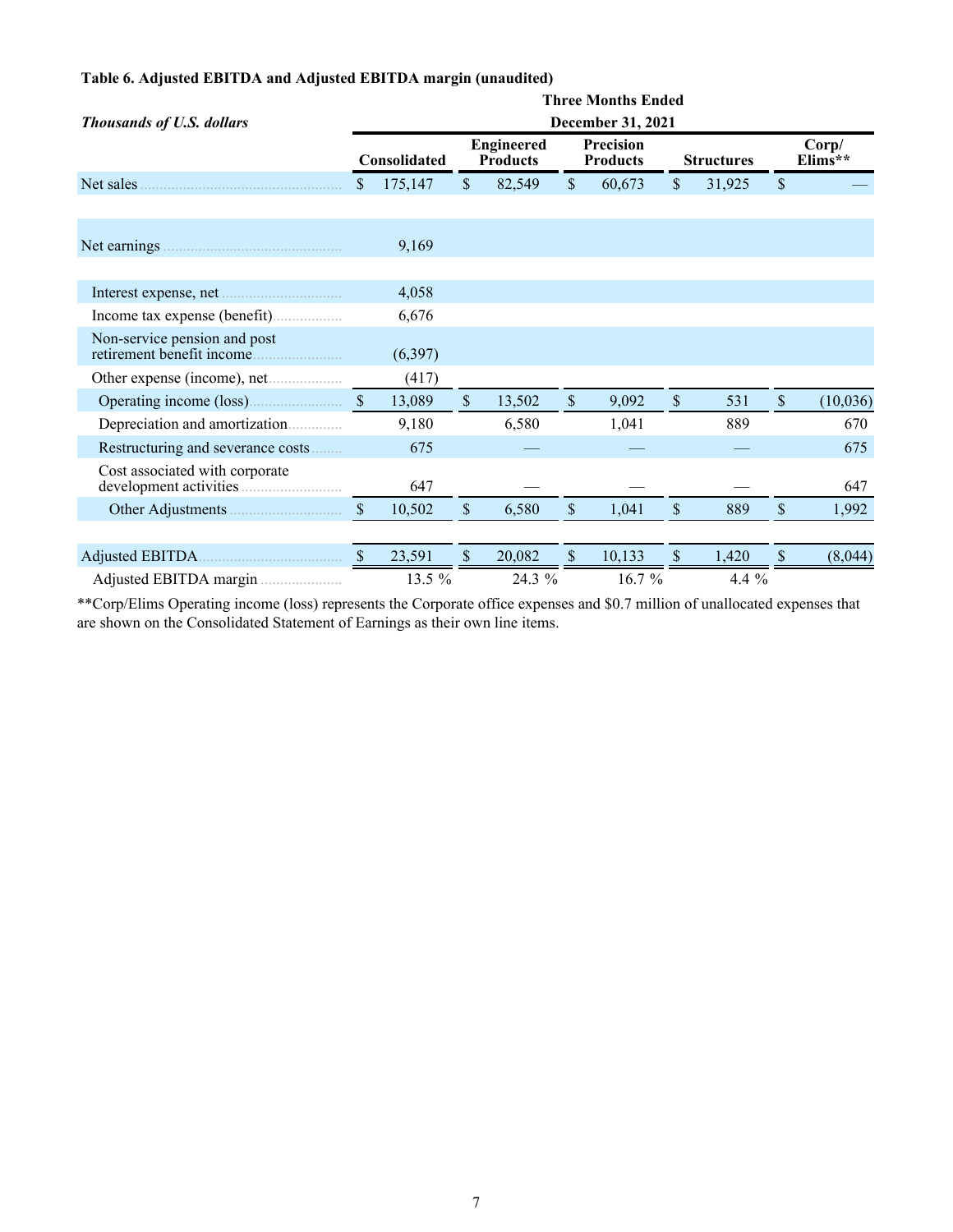|                                                           |               |           |                                      |        |                              | <b>Three Months Ended</b> |              |                   |               |                              |  |  |  |
|-----------------------------------------------------------|---------------|-----------|--------------------------------------|--------|------------------------------|---------------------------|--------------|-------------------|---------------|------------------------------|--|--|--|
| <b>Thousands of U.S. dollars</b>                          | April 2, 2021 |           |                                      |        |                              |                           |              |                   |               |                              |  |  |  |
|                                                           | Consolidated  |           | <b>Engineered</b><br><b>Products</b> |        | Precision<br><b>Products</b> |                           |              | <b>Structures</b> |               | Corp/<br>Elims <sup>**</sup> |  |  |  |
|                                                           | <sup>S</sup>  | 171,616   | $\mathbb{S}$                         | 71,779 | $\mathbb{S}$                 | 60,533                    | $\mathbb{S}$ | 39,304            | $\mathcal{S}$ |                              |  |  |  |
|                                                           |               |           |                                      |        |                              |                           |              |                   |               |                              |  |  |  |
|                                                           |               | 7,984     |                                      |        |                              |                           |              |                   |               |                              |  |  |  |
|                                                           |               | 4,251     |                                      |        |                              |                           |              |                   |               |                              |  |  |  |
|                                                           |               | 207       |                                      |        |                              |                           |              |                   |               |                              |  |  |  |
| Non-service pension and post<br>retirement benefit income |               | (6, 643)  |                                      |        |                              |                           |              |                   |               |                              |  |  |  |
| Income from TSA                                           |               | (475)     |                                      |        |                              |                           |              |                   |               |                              |  |  |  |
|                                                           |               | 289       |                                      |        |                              |                           |              |                   |               |                              |  |  |  |
|                                                           |               | 5,613     | \$                                   | 4,906  | \$                           | 13,053                    | \$           | 320               | \$            | (12,666)                     |  |  |  |
| Depreciation and amortization                             |               | 9,209     |                                      | 6,590  |                              | 1,031                     |              | 861               |               | 727                          |  |  |  |
| Restructuring and severance costs                         |               | 1,352     |                                      |        |                              |                           |              |                   |               | 1,352                        |  |  |  |
| Costs from transition service                             |               | 705       |                                      |        |                              |                           |              |                   |               | 705                          |  |  |  |
|                                                           |               | 234       |                                      |        |                              |                           |              |                   |               | 234                          |  |  |  |
|                                                           |               | 11,500    | $\$$                                 | 6,590  | $\mathsf{\$}$                | 1,031                     | $\$$         | 861               | \$            | 3,018                        |  |  |  |
|                                                           |               |           |                                      |        |                              |                           |              |                   |               |                              |  |  |  |
|                                                           | $\sqrt{S}$    | 17,113    | \$                                   | 11,496 | $\mathsf{\$}$                | 14,084                    | $\sqrt{\ }$  | 1,181             | \$            | (9,648)                      |  |  |  |
| Adjusted EBITDA margin                                    |               | $10.0 \%$ |                                      | 16.0%  |                              | 23.3 %                    |              | 3.0%              |               |                              |  |  |  |

#### **Table 7. Adjusted EBITDA and Adjusted EBITDA margin (unaudited)**

\*\*Corp/Elims Operating income (loss) represents the Corporate office expenses and \$2.3 million of unallocated expenses that are shown on the Consolidated Statement of Earnings as their own line items.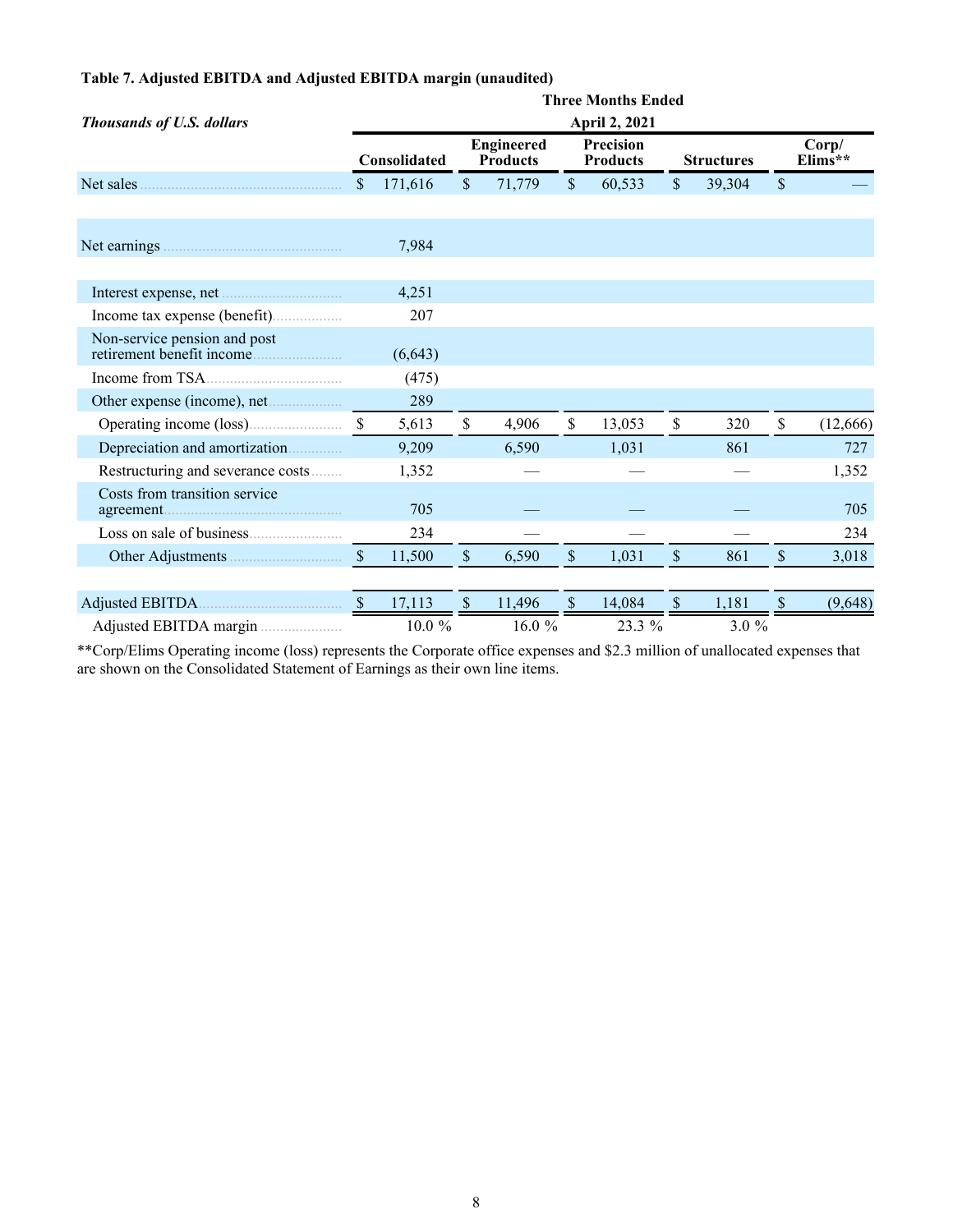**Adjusted Net Earnings and Adjusted Diluted Earnings Per Share** - Adjusted net earnings and adjusted diluted earnings per share are defined as GAAP "Net earnings" and "Diluted earnings per share", less items that are not indicative of the operating performance of the business for the periods presented. Management uses adjusted net earnings and adjusted diluted earnings per share to evaluate performance period over period, to analyze the underlying trends in our business and to assess its performance relative to its competitors. We believe that this information is useful for investors and financial institutions seeking to analyze and compare companies on the basis of operating performance. The following table illustrates the calculation of adjusted net earnings and adjusted diluted earnings per share:

# **Table 8. Adjusted Net Earnings and Adjusted Diluted Earnings per Share (unaudited)**

*Thousands of U.S. dollars (except share data)*

|                                                           |               |         |               | <b>Three Months Ended</b> |               |               | <b>Three Months Ended</b>                      |            |               |                                 |               |        |  |  |
|-----------------------------------------------------------|---------------|---------|---------------|---------------------------|---------------|---------------|------------------------------------------------|------------|---------------|---------------------------------|---------------|--------|--|--|
|                                                           | April 1, 2022 |         |               |                           |               | April 2, 2021 |                                                |            |               |                                 |               |        |  |  |
|                                                           |               | Pre-Tax |               | Tax-Effected Diluted EPS  |               |               |                                                | Pre-Tax    |               | Tax-Effected Diluted EPS        |               |        |  |  |
|                                                           | $\mathbb S$   | 5,335   | $\mathbb S$   | $4,028$ \$                |               | $0.14$ \$     |                                                | 8,191      | $\mathcal{S}$ | 7,984 \$                        |               | 0.29   |  |  |
| Adjustments:                                              |               |         |               |                           |               |               |                                                |            |               |                                 |               |        |  |  |
| Restructuring and severance                               |               | 169     |               | 128                       |               | 0.01          |                                                | 1,352      |               | 1,079                           |               | 0.03   |  |  |
| Costs associated with corporate<br>development activities |               | 128     |               | 97                        |               |               |                                                |            |               |                                 |               |        |  |  |
| Costs from transition services                            |               |         |               |                           |               |               |                                                | 705        |               | 563                             |               | 0.02   |  |  |
| Income from transition services<br>agreement.             |               |         |               |                           |               |               |                                                | (475)      |               | (379)                           |               | (0.01) |  |  |
| Tax benefit on sale of UK                                 |               |         |               |                           |               |               |                                                | (1,512)    |               | (1,512)                         |               | (0.05) |  |  |
| Loss on sale of business                                  |               |         |               |                           |               |               |                                                | 234        |               | 234                             |               | 0.01   |  |  |
|                                                           | $\mathcal{S}$ | 297     | $\mathsf{\$}$ | 225                       | $\mathcal{S}$ | 0.01          | $\mathcal{S}$                                  | 304 \$     |               | $(15)$ \$                       |               | 0.00   |  |  |
|                                                           |               |         |               |                           |               |               |                                                |            |               |                                 |               |        |  |  |
|                                                           | S.            | 5,632   | - \$          | 4,253                     | - \$          | $0.15 - $$    |                                                | $8,495$ \$ |               | 7,969                           | -S            | 0.29   |  |  |
| Diluted weighted average shares                           |               |         |               |                           |               | 28,082        |                                                |            |               |                                 |               | 27,867 |  |  |
|                                                           |               |         |               |                           |               |               | <b>Three Months Ended</b><br>December 31, 2021 |            |               |                                 |               |        |  |  |
|                                                           |               |         |               |                           |               |               |                                                | Pre-Tax    |               | <b>Tax-Effected Diluted EPS</b> |               |        |  |  |
|                                                           |               |         |               |                           |               |               | $\mathcal{S}$                                  | 15,845     | $\mathcal{S}$ | 9,169                           | $\mathcal{S}$ | 0.33   |  |  |
| Adjustments:                                              |               |         |               |                           |               |               |                                                |            |               |                                 |               |        |  |  |
|                                                           |               |         |               |                           |               |               |                                                | 675        |               | 530                             |               | 0.02   |  |  |
|                                                           |               |         |               |                           |               |               |                                                | 647        |               | 508                             |               | 0.02   |  |  |
|                                                           |               |         |               |                           |               |               |                                                | 3,131      |               | 3,131                           |               | 0.11   |  |  |
|                                                           |               |         |               |                           |               |               | $\sqrt{\frac{2}{5}}$                           | 4,453      | $\sqrt{\ }$   | 4,169                           | $\mathcal{S}$ | 0.15   |  |  |
|                                                           |               |         |               |                           |               |               | $\mathbb{S}$                                   | 20,298     | $\sqrt{3}$    | 13,338                          | $\mathcal{S}$ | 0.48   |  |  |
|                                                           |               |         |               |                           |               |               |                                                |            |               |                                 |               | 27,898 |  |  |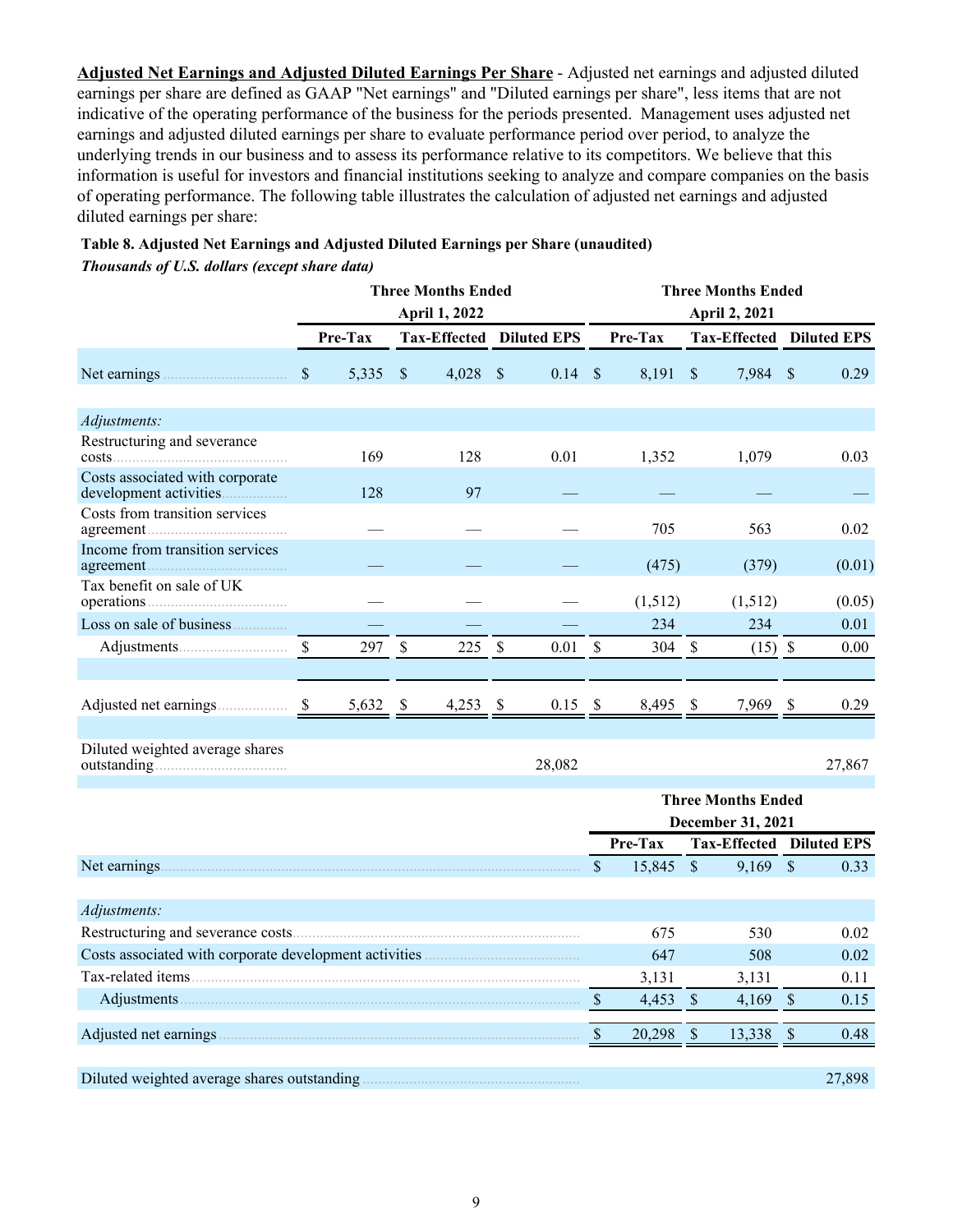**Free Cash Flow** - Free cash flow is defined as GAAP "Net cash provided by (used in) operating activities" in a period less "Expenditures for property, plant & equipment" in the same period. Management believes free cash flow provides an important perspective on our ability to generate cash from our business operations and, as such, that it is an important financial measure for use in evaluating the Company's financial performance. Free cash flow should not be viewed as representing the residual cash flow available for discretionary expenditures such as dividends to shareholders or acquisitions. Management uses free cash flow internally to assess overall liquidity. The following table illustrates the calculation of free cash flow.

#### **Table 9. Free Cash Flow (unaudited)**

| <b>Thousands of U.S. dollars</b>                        |  |                 | <b>Last Twelve</b><br><b>Months</b> |                      |           |  |                  |                  |
|---------------------------------------------------------|--|-----------------|-------------------------------------|----------------------|-----------|--|------------------|------------------|
|                                                         |  | July 2,<br>2021 | October 1,<br>2021                  | December 31,<br>2021 |           |  | April 1,<br>2022 | April 1,<br>2022 |
| Net cash provided by (used in)<br>operating activities. |  | $(12,308)$ \$   | 28,846 \$                           |                      | 34.575 \$ |  | $(1,017)$ \$     | 50,096           |
| Expenditures for property,<br>plant & equipment.        |  | (3, 424)        | (3,262)                             |                      | (6,166)   |  | (6,877)          | (19, 729)        |
| Free cash flow                                          |  | (15, 732)       | 25,584                              |                      | 28,409    |  | (7,894)          | 30,367           |

## **FORWARD-LOOKING STATEMENTS**

This release contains "forward-looking statements" within the meaning of the safe harbor provisions of the U.S. Private Securities Litigation Reform Act of 1995. Forward-looking statements also may be included in other publicly available documents issued by the Company and in oral statements made by our officers and representatives from time to time. These forward-looking statements are intended to provide management's current expectations or plans for our future operating and financial performance, based on assumptions currently believed to be valid. They can be identified by the use of words such as "anticipate," "intend," "plan," "goal," "seek," "believe," "project," "estimate," "expect," "strategy," "future," "likely," "may," "should," "would," "could," "will" and other words of similar meaning in connection with a discussion of future operating or financial performance. Examples of forward looking statements include, among others, statements relating to future sales, earnings, cash flows, results of operations, uses of cash and other measures of financial performance.

Because forward-looking statements relate to the future, they are subject to inherent risks, uncertainties and other factors that may cause the Company's actual results and financial condition to differ materially from those expressed or implied in the forward-looking statements. Such risks, uncertainties and other factors include, among others: (i) changes in domestic and foreign economic and competitive conditions in markets served by the Company, particularly the defense, commercial aviation and industrial production markets; (ii) changes in government and customer priorities and requirements (including cost-cutting initiatives, government and customer shut-downs, the potential deferral of awards, terminations or reductions of expenditures to respond to the priorities of Congress and the Administration, or budgetary cuts resulting from Congressional actions or automatic sequestration); (iii) the global economic impact of the COVID-19 pandemic; (iv) changes in geopolitical conditions in countries where the Company does or intends to do business; (v) the successful conclusion of competitions for government programs (including new, follow-on and successor programs) and thereafter successful contract negotiations with government authorities (both foreign and domestic) for the terms and conditions of the programs; (vi) the timely receipt of any necessary export approvals and/or other licenses or authorizations from the USG; (vii) timely satisfaction or fulfillment of material contractual conditions precedents in customer purchase orders, contracts, or similar arrangements; (viii) the existence of standard government contract provisions permitting renegotiation of terms and termination for the convenience of the government; (ix) the successful resolution of government inquiries or investigations relating to our businesses and programs;  $(x)$  risks and uncertainties associated with the successful implementation and ramp up of significant new programs, including the ability to manufacture the products to the detailed specifications required and recover start-up costs and other investments in the programs; (xi) potential difficulties associated with variable acceptance test results, given sensitive production materials and extreme test parameters; (xii) the receipt and successful execution of production orders under the Company's existing USG JPF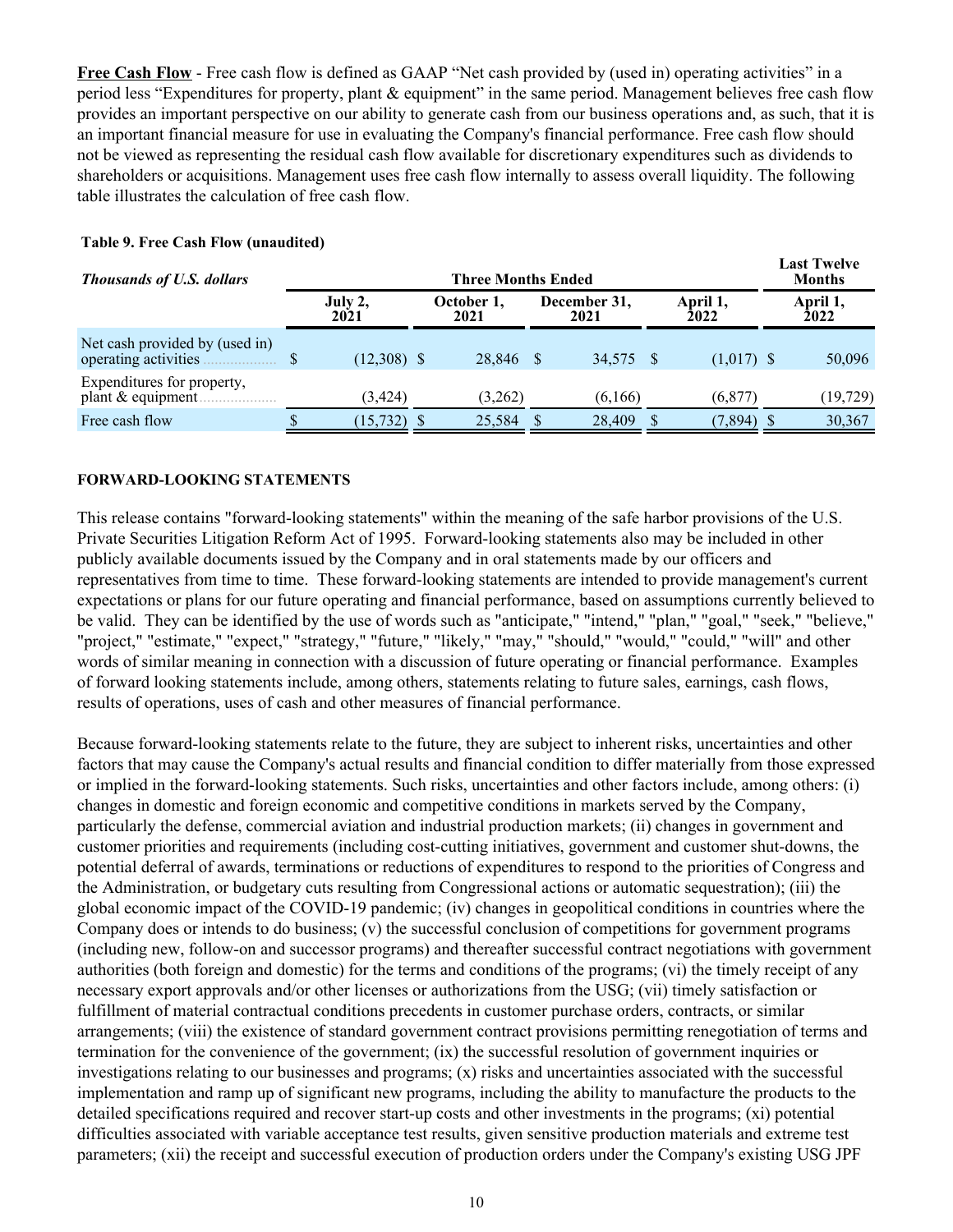contract, including the exercise of all contract options and receipt of orders from allied militaries, but excluding any next generation programmable fuze programs, as all have been assumed in connection with goodwill impairment evaluations; (xiii) the continued support of the existing K-MAX® helicopter fleet, including sale of existing K-MAX® spare parts inventory and the receipt of orders for new aircraft sufficient to recover our investments in the K-MAX® production line; (xiv) the accuracy of current cost estimates associated with environmental remediation activities; (xv) the profitable integration of acquired businesses into the Company's operations; (xvi) the ability to recover from cyber-based or other security attacks, information technology failures or other disruptions; (xvii) changes in supplier sales or vendor incentive policies; (xviii) the ability of our suppliers to satisfy their performance obligations, including any supply chain disruptions; (xix) the effects of price increases or decreases; (xx) the effects of pension regulations, pension plan assumptions, pension plan asset performance, future contributions and the pension freeze, including the ultimate determination of the USG's share of any pension curtailment adjustment calculated in accordance with CAS 413; (xxi) future levels of indebtedness and capital expenditures; (xxii) the continued availability of raw materials and other commodities in adequate supplies and the effect of increased costs for such items; (xxiii) the effects of currency exchange rates and foreign competition on future operations; (xxiv) changes in laws and regulations, taxes, interest rates, inflation rates and general business conditions; (xxv) future repurchases and/or issuances of common stock;(xxvi) the occurrence of unanticipated restructuring costs or the failure to realize anticipated savings or benefits from past or future expense reduction actions; (xxvii) the ability to recruit and retain skilled employees; and (xxviii) other risks and uncertainties set forth herein and in our 2021 Form 10-K and our first quarter 2022 Form 10-Q filed May 2, 2022.

Any forward-looking information provided in this release should be considered with these factors in mind. We assume no obligation to update any forward-looking statements contained in this report.

Contact: Kary Bare Investor Relations (860) 243-7485 kary.bare@kaman.com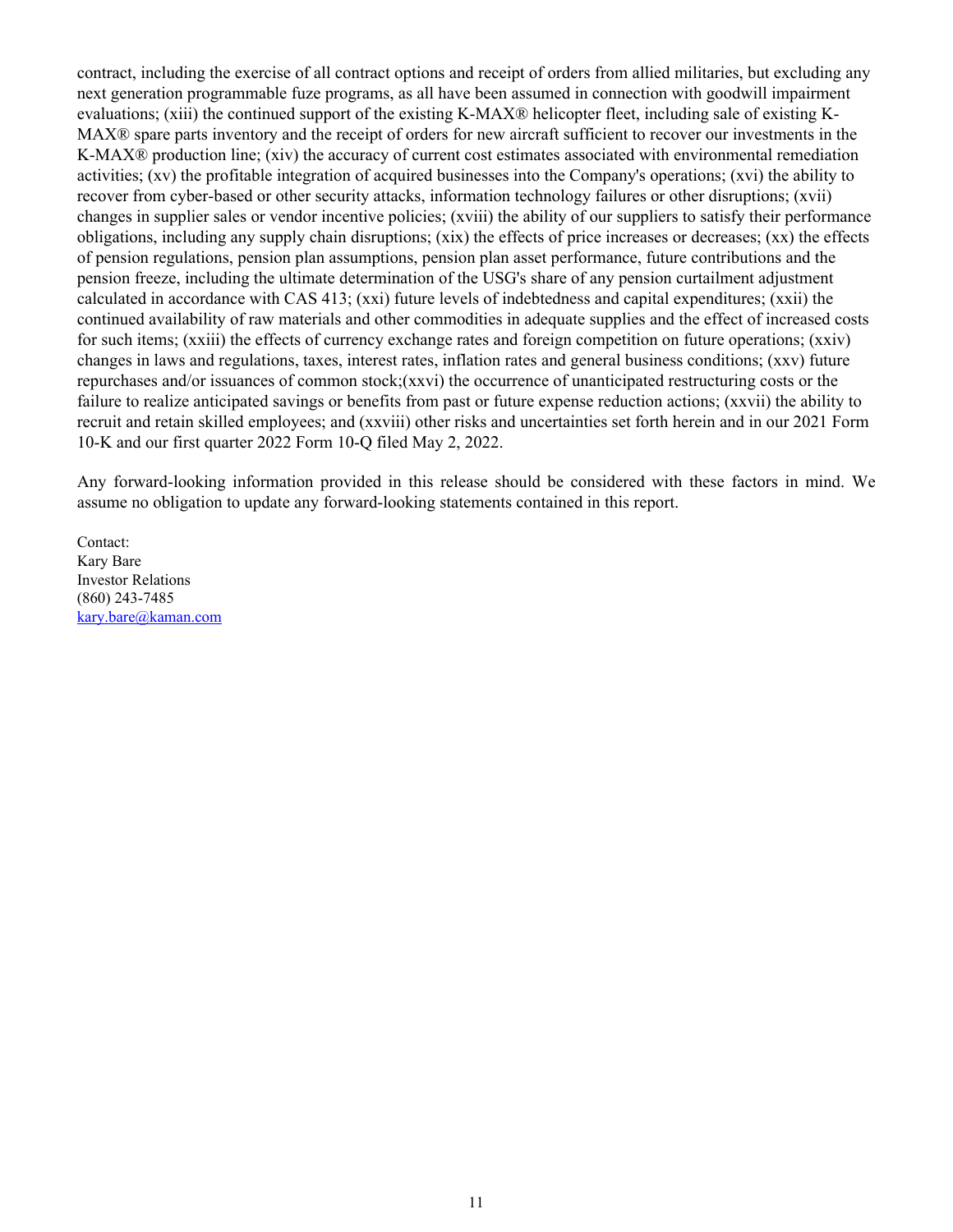## KAMAN CORPORATION AND SUBSIDIARIES

**Condensed Consolidated Statements of Operations** 

(Thousands of U.S. dollars, except share data) (unaudited)

|                                                                       | <b>Three Months Ended</b> |               |               |                      |  |  |
|-----------------------------------------------------------------------|---------------------------|---------------|---------------|----------------------|--|--|
|                                                                       |                           | April 1, 2022 |               | <b>April 2, 2021</b> |  |  |
| Net sales                                                             | $\mathcal{S}$             | 158,048       | $\mathcal{S}$ | 171,616              |  |  |
|                                                                       |                           | 107,461       |               | 118,711              |  |  |
|                                                                       |                           | 50,587        |               | 52,905               |  |  |
|                                                                       |                           | 39,721        |               | 38,128               |  |  |
|                                                                       |                           | 5,113         |               | 4,226                |  |  |
|                                                                       |                           | 2,467         |               | 2,637                |  |  |
|                                                                       |                           |               |               | 705                  |  |  |
|                                                                       |                           | 169           |               | 1,352                |  |  |
|                                                                       |                           |               |               | 234                  |  |  |
|                                                                       |                           | 60            |               | 10                   |  |  |
|                                                                       |                           | 3,057         |               | 5,613                |  |  |
|                                                                       |                           | 2,481         |               | 4,251                |  |  |
|                                                                       |                           | (5,263)       |               | (6,643)              |  |  |
|                                                                       |                           |               |               | (475)                |  |  |
|                                                                       |                           | 504           |               | 289                  |  |  |
|                                                                       |                           | 5,335         |               | 8,191                |  |  |
|                                                                       |                           | 1,307         |               | 207                  |  |  |
|                                                                       | S.                        | 4,028         | - \$          | 7,984                |  |  |
|                                                                       |                           |               |               |                      |  |  |
| Earnings per share:                                                   |                           |               |               |                      |  |  |
|                                                                       | <sup>\$</sup>             | 0.14          | <sup>\$</sup> | 0.29                 |  |  |
|                                                                       |                           | 0.14          | S             | 0.29                 |  |  |
| Average shares outstanding:                                           |                           |               |               |                      |  |  |
| Basic <u>Communication and the communication of the communication</u> |                           | 27,950        |               | 27,815               |  |  |
|                                                                       |                           | 28,082        |               | 27,867               |  |  |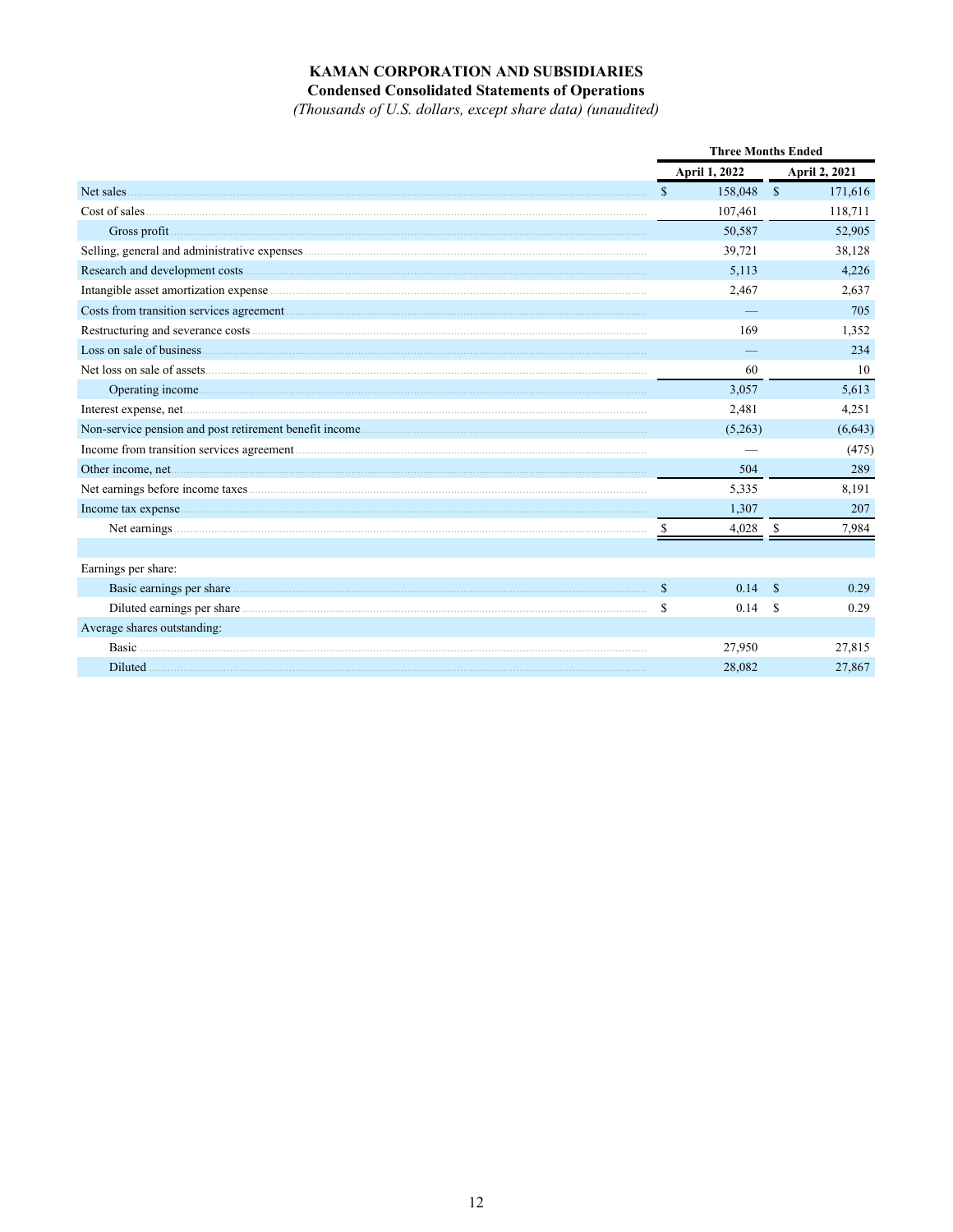# KAMAN CORPORATION AND SUBSIDIARIES

**Condensed Consolidated Balance Sheets** 

(Thousands of U.S. dollars, except share data) (unaudited)

|                                                                                                                              |                      | April 1, 2022 |              | December 31, 2021 |
|------------------------------------------------------------------------------------------------------------------------------|----------------------|---------------|--------------|-------------------|
| <b>Assets</b>                                                                                                                |                      |               |              |                   |
| Current assets:                                                                                                              |                      |               |              |                   |
|                                                                                                                              | $\mathbb{S}$         | 129,097       | $\mathbb{S}$ | 140,800           |
|                                                                                                                              |                      | 68,824        |              | 73,524            |
|                                                                                                                              |                      | 99,360        |              | 112,354           |
|                                                                                                                              |                      | 841           |              | 850               |
| Inventories.                                                                                                                 |                      | 209,527       |              | 193,100           |
|                                                                                                                              |                      | 14,241        |              | 13,832            |
|                                                                                                                              |                      | 14,506        |              | 12,083            |
|                                                                                                                              |                      | 536,396       |              | 546,543           |
| Property, plant and equipment, net of accumulated depreciation of \$256,512 and \$251,888,<br>respectively.                  |                      | 197,073       |              | 197,822           |
|                                                                                                                              |                      | 10,066        |              | 11,011            |
|                                                                                                                              |                      | 238,074       |              | 240,681           |
|                                                                                                                              |                      | 134,990       |              | 138,074           |
|                                                                                                                              |                      | 15,601        |              | 15,717            |
|                                                                                                                              |                      | 10,114        |              | 10,249            |
|                                                                                                                              |                      | 37,941        |              | 38,385            |
|                                                                                                                              | $\sqrt{\frac{1}{2}}$ | 1,180,255     | -S           | 1,198,482         |
| <b>Liabilities and Shareholders' Equity</b>                                                                                  |                      |               |              |                   |
| Current liabilities:                                                                                                         |                      |               |              |                   |
|                                                                                                                              | $\mathbb{S}$         | 41,446        | $\mathbb{S}$ | 42,134            |
|                                                                                                                              |                      | 27,668        |              | 38,892            |
|                                                                                                                              |                      | 2,808         |              | 2,945             |
|                                                                                                                              |                      | 4,333         |              | 4,502             |
|                                                                                                                              |                      | 443           |              | 386               |
|                                                                                                                              |                      | 35,002        |              | 32,076            |
|                                                                                                                              |                      | 111,700       |              | 120,935           |
|                                                                                                                              |                      | 197,297       |              | 189,421           |
|                                                                                                                              |                      | 6,137         |              | 6,506             |
|                                                                                                                              |                      | 16,310        |              | 21,786            |
|                                                                                                                              |                      | 16,528        |              | 16,528            |
|                                                                                                                              |                      | 6,380         |              | 7,140             |
|                                                                                                                              |                      | 39,155        |              | 39,837            |
|                                                                                                                              |                      |               |              |                   |
| Shareholders' equity:                                                                                                        |                      |               |              |                   |
|                                                                                                                              |                      |               |              |                   |
| Common stock, \$1 par value, 50,000,000 shares authorized; voting; 30,550,123 and 30,434,269<br>shares issued, respectively. |                      | 30,550        |              | 30,434            |
|                                                                                                                              |                      | 238,417       |              | 248,153           |
| Retained earnings                                                                                                            |                      | 755,519       |              | 750,445           |
|                                                                                                                              |                      | (115, 841)    |              | (111, 385)        |
| Less 2,591,242 and 2,573,896 shares of common stock, respectively, held in treasury, at cost                                 |                      | (121, 897)    |              | (121, 318)        |
|                                                                                                                              |                      | 786,748       |              | 796,329           |
|                                                                                                                              | $\mathbb{S}$         | 1,180,255     | \$           | 1,198,482         |